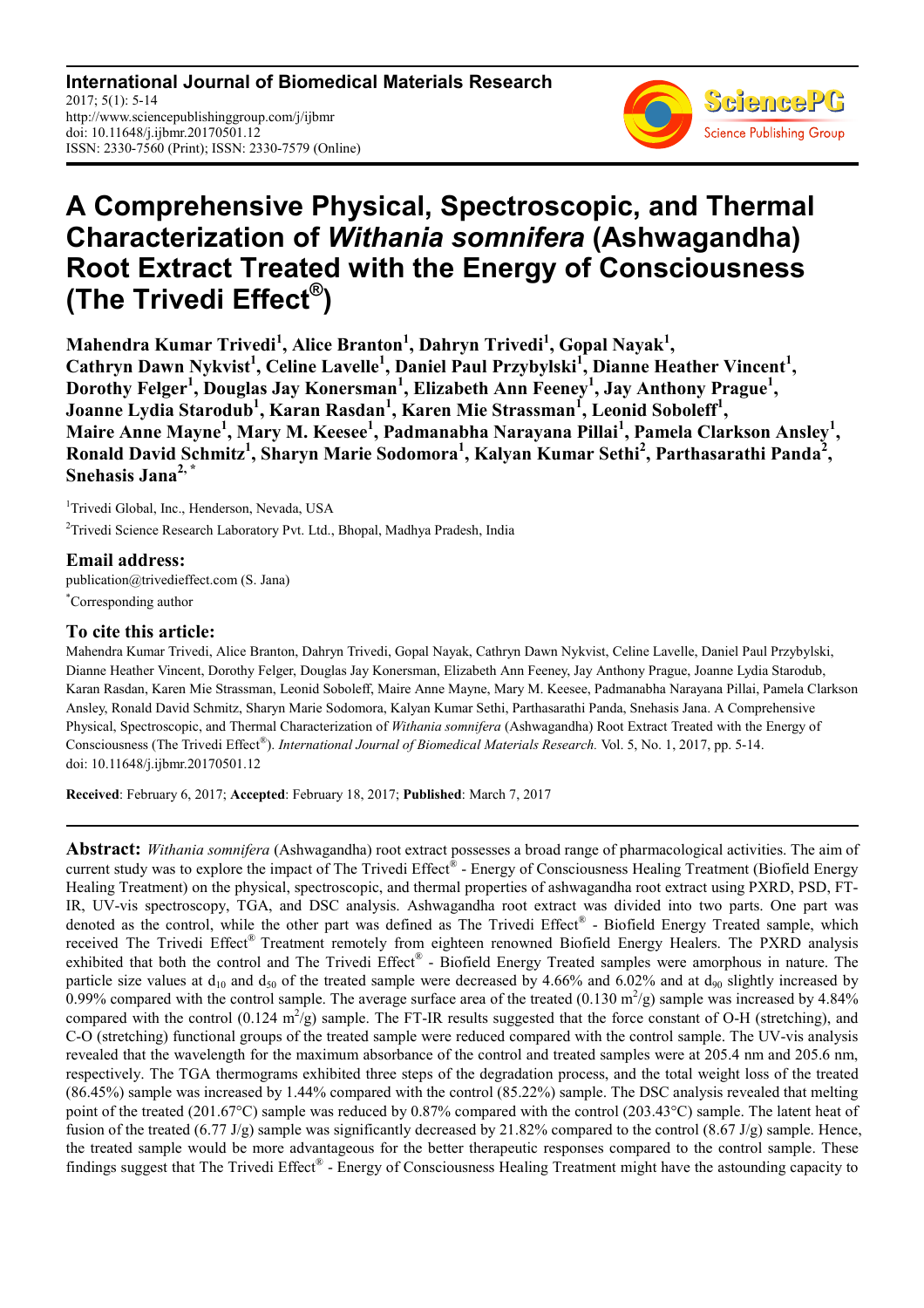enhance the solubility, dissolution, absorption, and bioavailability of ashwagandha root extract in various forms of pharmaceutical/nutraceutical formulations by modifying its particle size and surface area. Thus, The Trivedi Effect® - Energy of Consciousness Healing Treated ashwagandha root extract might provide better therapeutic response against inflammatory diseases, immunological disorders, stress, arthritis, cancer, diabetes, sexual disorders, aging and other chronic infections.

**Keywords:** *Withania somnifera*, Biofield Energy Healing Treatment, Biofield Energy Healers, Consciousness Energy Healing Treatment, The Trivedi Effect® , PXRD, Particle Size, TGA, DSC

# **1. Introduction**

The importance of the herbal medicines in the prevention and treatment of the various diseases has been increased dayby-day throughout the world due to its impressive therapeutic effects and fewer side effects compared to the modern medicines [1]. The roots of *Withania somnifera (W. somnifera)* (L.) Dunal (Family- Solanaceae) - a vital Rasayana herb is traditionally known as 'Ashwagandha' or winter cherry. In Ayurveda, it is called as 'Indian ginseng'. Ashwagandha is widely used in the most of the Indian herbal drugs and nutraceuticals for the treatment of various diseases include nervous and sexual disorders, infectious diseases, diabetes, cancer, ulcer, immunological disorders, stress, arthritis, etc. From the ancient time, it is used as a tonic to arrest the ageing process, rejuvenate the body and boost the defence against infectious disorders and also promote the longevity [2-11]. Ashwagandha root extract contains a wide array of nutrients and phytochemicals. Hence, it is used as a dietary supplement for the health restoration [3]. The major active phytoconstituents of ashwagandha root extract are highly oxygenated withanolides. Withanolides have C28 steroidal nucleus with C9 side chain, having a six membered lactone ring (Figure 1). The oxidation at various sites of the skeleton is responsible for the structural deviations in different classes of withanolides [11-14].



*Figure 1. The basic skeleton of withanolide.* 

Literatures reported that withanolides such as withaferin A, withanolide D, withanolide E, etc. possesses various pharmacological activities include antioxidant, anticancer, immunomodulating, neuroprotective, antiepileptic, antibacterial, adaptogenic, spermatogenic, antidepressant, antianxiety, hepatoprotective, anti-inflammatory, antiarthritic, antimicrobial, hypoglycemic, hypolipidemic, aphrodisiac,

antiulcer, radiosensitizing, etc. [11, 14-19]. Therefore, a new proprietary herbomineral formulation was formulated that consisted of the herbal product like ashwagandha root extract along with minerals such as zinc, magnesium, and selenium. This herbomineral formulation is designed as nutraceutical supplement and can be used for the prevention and treatment of various human disorders.

Every living organism preserves some kind of unique quality, an élan vital or vital force, which contributes the 'life'. From the ancient-time, this living force is known as Prana by the Hindus, *qi* or *chi* by the Chinese, and *ki* by the Japanese and is usually believed to create the source of life that is related with soul, spirit, and mind. Now-a-days, this hypothetical vital force is considered as the Bioenergetics Field. This energy field is a dynamic electromagnetic field existing surround of the human body. The Biofield Energy is infinite and paradimensional. It can freely flow between the human and the environment that leads to the continuous movement or matter of energy [20, 21]. Thus, the human can harness energy from the earth, the "universal energy field" and transmit it to any living or nonliving object (s) around the globe. The objects always receive the energy and respond in a useful way. This process is known as Biofield Energy Healing Treatment [22, 23]. Biofield (Putative Energy Fields) based Energy Therapies are used worldwide to promote health and healing [24]. The National Center of Complementary and Integrative Health (NCCIH) has been recognized and accepted Biofield Energy Healing as a Complementary and Alternative Medicine (CAM) health care approach in addition to other therapies, medicines and practices such as natural products, deep breathing, yoga, Tai Chi, Qi Gong, chiropractic/osteopathic manipulation, meditation, massage, special diets, homeopathy, progressive relaxation, guided imagery, acupressure, acupuncture, relaxation techniques, hypnotherapy, healing touch, movement therapy, pilates, rolfing structural integration, mindfulness, Ayurvedic medicine, traditional Chinese herbs and medicines, naturopathy, essential oils, aromatherapy, Reiki, cranial sacral therapy and applied prayer (as is common in all religions, like Christianity, Hinduism, Buddhism and Judaism) [25]. The Biofield Energy Treatment (The Trivedi Effect®) has been extensively studied with significant outcomes in many scientific fields such as cancer research [26], altered antimicrobial sensitivity of pathogenic microbes in microbiology [27-29], biotechnology [30, 31], genetics [32, 33], changing the structure of the atom in relation to the various metals, ceramics, polymers and chemicals materials science [34-36], altered physical and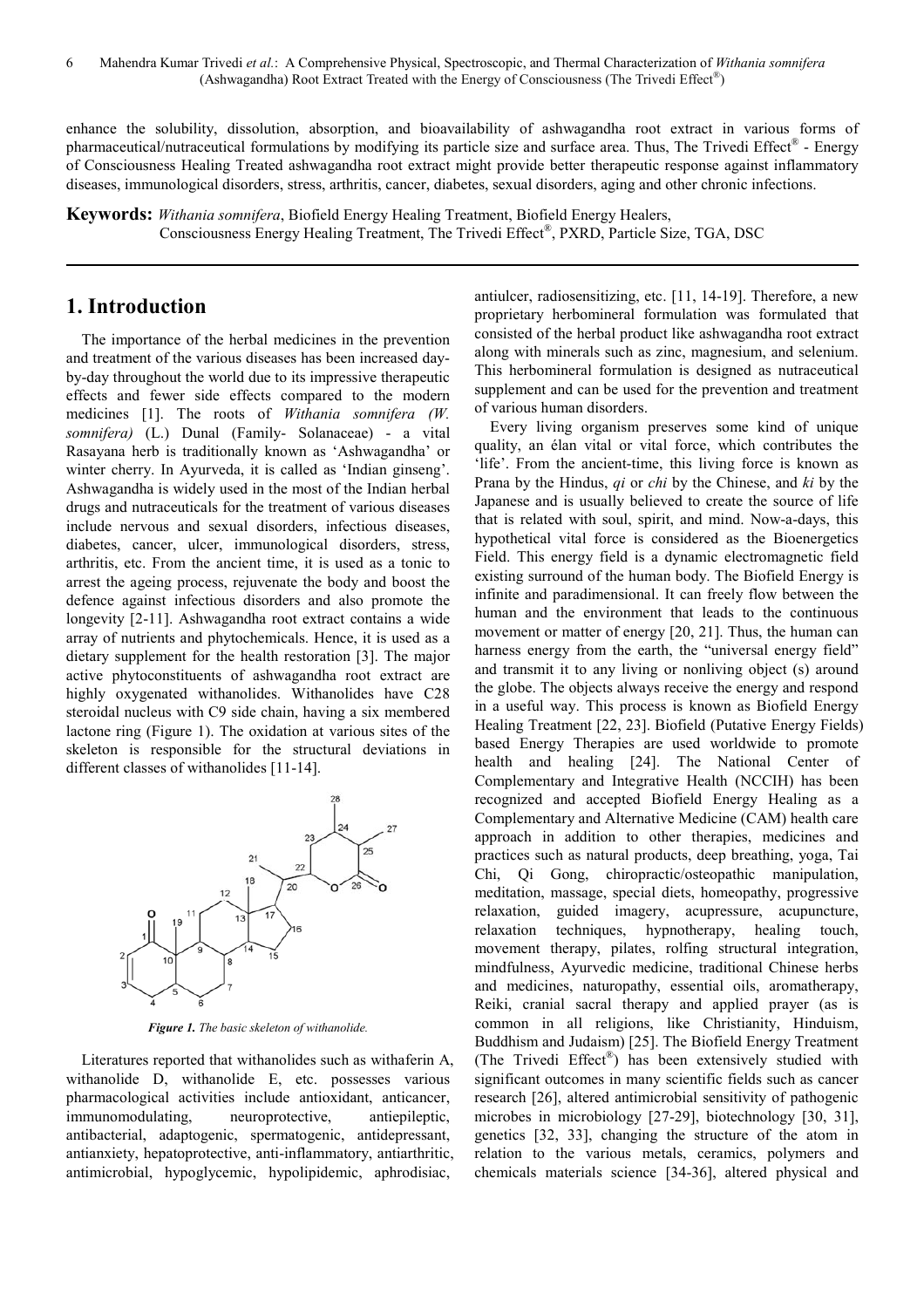chemical properties of pharmaceuticals [37, 38], nutraceuticals [39, 40], organic compounds [41-43], and improved overall growth and yield of plants in agricultural science [44, 45]. Herbal extracts and herbal drugs despite of their outstanding *in vitro* results exhibited poor or negligible *in vivo* activity, because of their reduced lipid solubility or improper molecular size, causing deprived absorption and thus poor bioavailability [1]. According to the recent study on the bioavailability of major withanolides of *W. somnifera*, Devkar *et al*. demonstrated that the nonpolar and low molecular weight withanolides were highly permeable, whereas the high glycosylated and polar withanolides displayed low permeability in their *in vitro* absorption model system [46]. As ashwagandha root extract has the outstanding nutritional and medicinal values, researchers are still working on to find out an optimal dosage range for reproducing the desired effects in human as well as to determine the safe, non-toxic, and effective dosage form [7]. The physicochemical properties such as particle size, crystalline structure, crystallite size, surface area, etc. and thermal properties of a drug have a vital role in bioavailability as well as the stability of the drug during processing, formulation, storage, and packaging [47, 48]. Biofield Energy Treatment (The Trivedi Effect® ) has been reported to change the particle size, specific surface area, crystalline, chemical and thermal behaviour of an atom/ion through the possible mediation of neutrinos [49]. By considering all these aspects, the objective of the current study was to examine whether the Biofield Energy Treatment can change the physical, structural, and thermal properties in such a way that might be assisting in the improvement of the solubility, absorption and also help in designing of any suitable pharmaceutical formulation. The physical, spectroscopic, and thermal properties of both the control and Biofield Energy Treated ashwagandha root extracts were evaluated using various analytical techniques include Fourier transform infrared (FT-IR) spectrometry, ultraviolet-visible (UV-vis) spectroscopy, powder X-ray diffraction (PXRD), particle size distribution analysis (PSD), thermogravimetric analysis (TGA), and differential scanning calorimetry (DSC).

## **2. Materials and Methods**

### *2.1. Chemicals and Reagents*

*Withania somnifera* (ashwagandha) hydroalcoholic root extract was purchased from Sanat Product Ltd, India. All the other chemicals used in this experiment were analytical grade procured from the local vendors.

### *2.2. Energy of Consciousness Healing Treatment Strategy*

Ashwagandha root extract powder was one of the components of the new proprietary herbomineral formulation, developed by our research team, and it was used *per se* as the test compound for the current study. The test compound was divided into two parts, one part of the test compound was treated with The Trivedi Effect® - Energy of Consciousness Healing Treatment by renowned Biofield Energy Healers and defined as The Trivedi Effect® sample, while the second part of the test compound did not receive any sort of treatment and defined as untreated or control ashwagandha root extract sample. The group of eighteen Biofield Energy Healers who participated in this study performed The Trivedi Effect® - Energy of Consciousness Healing Treatment remotely to the test compound. Eleven of the Biofield Energy Healers were located in the U. S. A., four in Canada, one in Ireland, one in the United Kingdom, and one in Russia performed The Trivedi Effect<sup>®</sup> on the test compound that was located in the research laboratory of GVK Biosciences Pvt. Ltd., Hyderabad, India. This Biofield Energy Treatment was provided for 5 minutes through Healer's Unique Energy Transmission process remotely to the test compound under the laboratory conditions. None of the Biofield Energy Healers in this study visited the laboratory in person, nor had any contact with the compounds. Similarly, the control compound was subjected to "sham" healers for 5 minutes, under the same laboratory conditions. The sham healer did not have any knowledge about The Trivedi Effect® - Biofield Energy Treatment. After that, the treated and untreated samples were kept in similar sealed conditions and were characterized thoroughly by PXRD, PSD, FT-IR, UV-visible spectroscopy, TGA, and DSC analysis.

#### *2.3. Characterization*

### *2.3.1. Powder X-Ray Diffraction (PXRD) Analysis*

The PXRD analysis was accomplished on PANalytical X'pert Pro powder X-ray diffractometer system. The X-ray of wavelength 1.54056 Å was used. The data was collected in the form of a chart of the Bragg angle (2θ) *vs.* intensity, and a detailed table containing information on peak intensity counts, d value  $(\hat{A})$ , relative intensity  $(\%)$ , full width half maximum (FWHM)  $(\theta^{\circ})$ . From the XRD results, the crystallite size (G) was calculated using X'pert data collector and X'pert high score plus processing software. A total of 500.19 mg of control and 500.23 mg of the treated samples individually used for the analysis and prepared by back loading technique using the sample preparation kit. The sample was spread on the holder ring in sufficient quantity to fill the ring cavity. It was then pressed down using powder press block and scrap the powder that was in surplus using a glass slide to get densely packed specimen. Consequently, the bottom plate was placed onto the holder ring and clamp in position. The sample holder was then removed from the sample preparation table by turning it upside down. A smooth surface of the sample was obtained to ensure the optimum results.

### *2.3.2. Particle Size Distribution (PSD) Analysis*

The average particle size and particle size distribution were analyzed using Malvern Mastersizer 2000, UK with a detection range between 0.01 µm to 3000 µm. The sample unit was filled with the dispersant medium and operated the stirrer at 2500 rpm. Alignment of the optics was done and the background measurement was taken. After the background measurement, the sample was added in to the sample unit with constant monitoring the obscuration and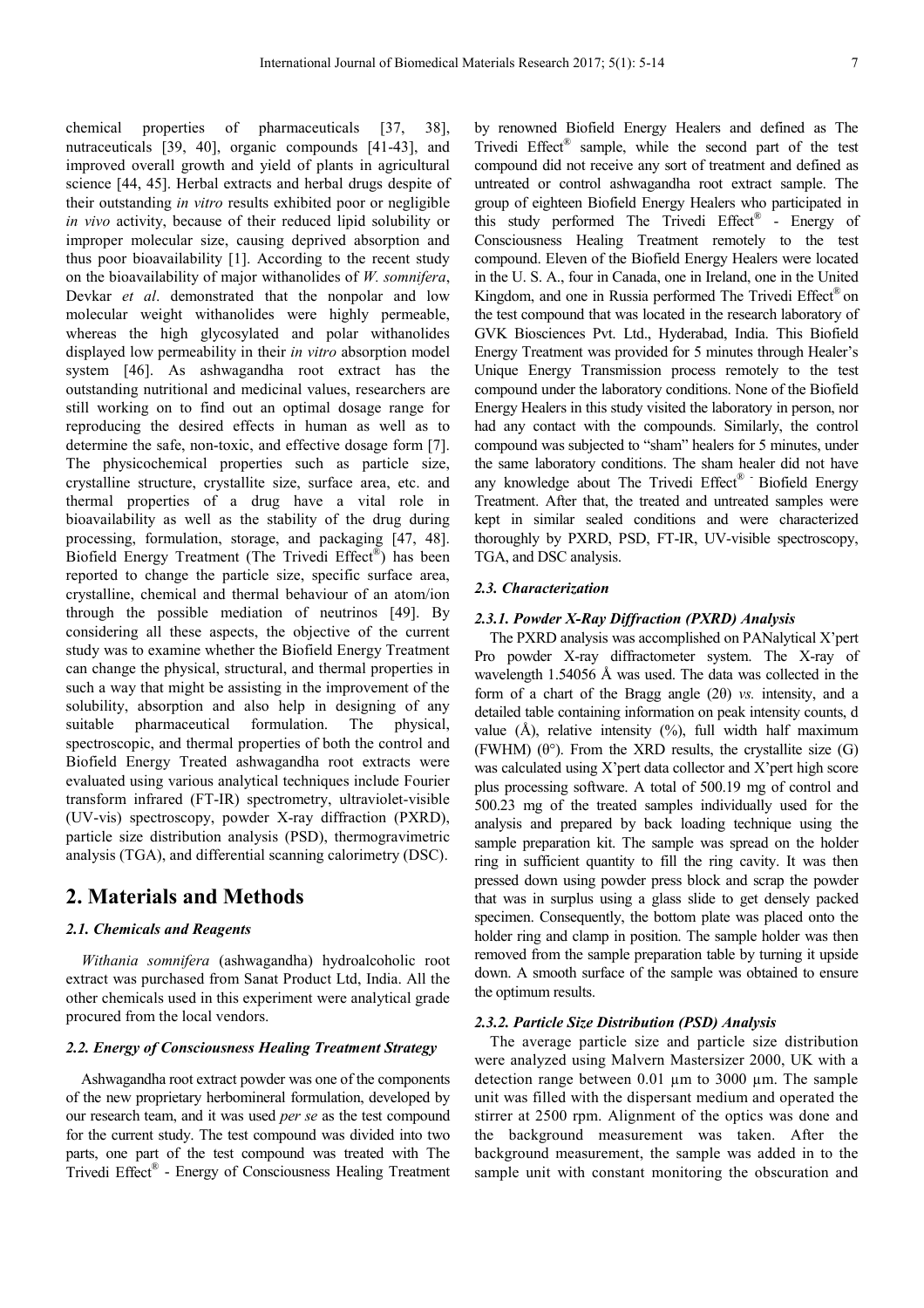stopped the addition of sample when the obscuration reached in between 15% to 20%. When the obscuration was stable, the measurement was taken twice, and the average was taken of two measurements. The average histogram of the two measurements was recorded. Along with histogram, the data was presented in a table format which includes particle size ( $\mu$ m). Also, the values at below 10% level ( $d_{10}$ ), 50% level  $(d_{50})$ , and 90% level  $(d_{90})$  were calculated from the histogram, and the calculations such as surface area  $(m^2/g)$  were done by using software Mastersizer 2000. Percent change in particle size (d) for at below 10% level  $(d_{10})$ , 50% level  $(d_{50})$ , and 90% level  $(d_{90})$  was calculated using following equation 1:

% change in particle size = 
$$
\frac{\text{[dTreated – dcontrol]}{\text{d}_{control}} \times 100 \quad (1)
$$

Where,  $d_{\text{Control}}$  and  $d_{\text{Treated}}$  are the particle size ( $\mu$ m) for at below 10% level (d<sub>10</sub>), 50% level (d<sub>50</sub>), and 90% level (d<sub>90</sub>) of the control and treated samples, respectively.

Percent change in surface area (S) was calculated using following equation 2:

% change in surface area = 
$$
\frac{[S_{\text{Treated}} - S_{\text{Control}}]}{S_{\text{Control}}} \times 100 \text{ (2)}
$$

Where,  $S_{Control}$  and  $S_{Treated}$  are the surface area of the control and treated samples, respectively.

### *2.3.3. Fourier Transform Infrared (FT-IR) Spectroscopy*

FT-IR spectroscopy of ashwagandha root extract was performed on Spectrum two (Perkin Elmer, USA) Fourier transform infrared spectrometer with the frequency array of 400-4000 cm-1 by using pressed KBr disk technique.

#### *2.3.4. Ultra Violet-Visible Spectroscopy (UV-Vis) Analysis*

The UV-Vis spectral analysis was carried out using Shimadzu UV-2450 with UV Probe, Japan. The spectrum was recorded using 1. cm quartz cell that has a slit width of 1.0 nm. The wavelength ranges chosen for recording the spectra was 190-800 nm. The absorbance spectra (in the range of 0.2 to 0.9) and the wavelength of maximum absorbance  $(\lambda_{\text{max}})$  were recorded.

### *2.3.5. Thermal Gravimetric Analysis (TGA)*

The TGA analysis was performed using Instrument TGA Q50 (TA Instruments, USA) at a heating rate of 10°C/min from room temperature i.e. 30°C to 900°C under nitrogen atmosphere. A total of 11.86 mg of sample was used for the analysis and was taken on the platinum pan. In TGA, the weight loss for each step was recorded in grams as well as in percent loss with respect to the initial weight. Also, the onset, endset, and peak temperature for each step were recorded in TGA. Percent change in weight loss (W) was calculated using following equation 3:

% change in weight loss = 
$$
\frac{[W \text{ Treated} - W \text{ Control}]}{W \text{ Control}} \times 100 \text{ (3)}
$$

Where,  $W_{Control}$  and  $W_{Treated}$  are the weight loss of the control and Biofield Energy Treated samples, respectively.

#### *2.3.6. Differential Scanning Calorimetry (DSC)*

Analysis was performed using the DSC Q20 (TA Instruments, USA) differential scanning calorimeter. A total of 8.10 mg sample was weighed and sealed in aluminium pan and equilibrated at 25°C and heated up to 450°C at the heating rate of 10°C/min under nitrogen gas as purge atmosphere with the flow rate of 50 mL/min. The value for onset, endset, peak temperature, peak height (mJ or mW), peak area, and change in heat  $(J/g)$  for each peak were recorded. Percent change in melting point (T) was calculated using following equation 4:

% change in melting point = 
$$
\frac{[T_{\text{Treated}} - T_{\text{Control}}]}{T_{\text{Control}}} \times 100
$$
 (4)

Where,  $T_{Control}$  and  $T_{Treated}$  are the melting point of the control and treated samples, respectively.

Percent change in latent heat of fusion (∆H) was calculated using following equation 5:

$$
\% \text{ change in Latent heat of fusion} = \frac{[\Delta H_{\text{Treated}} - \Delta H_{\text{Control}}]}{\Delta H_{\text{Control}}} \times 100 \quad (5)
$$

Where,  $\Delta H_{\text{Control}}$  and  $\Delta H_{\text{Treated}}$  are the latent heat of fusion of the control and treated samples, respectively.

### **3. Results and Discussions**

### *3.1. Powder X-ray Diffraction (PXRD) Analysis*

The powder X-ray diffraction study was conducted to explore the crystalline pattern of the control and treated samples of ashwagandha root extract (Figure 2). The PXRD diffractograms of the control and treated samples of ashwagandha did not contribute any diffraction peaks, indicated that both the samples were amorphous in nature. The X-rays of the amorphous compound scatter in many directions leading to a large bump distribute in a wide range (2θ) instead of high concentration narrower peaks [50, 51].



*Figure 2. PXRD diffractograms of the control and Biofield Energy Treated W. somnifera (ashwagandha) root extract.*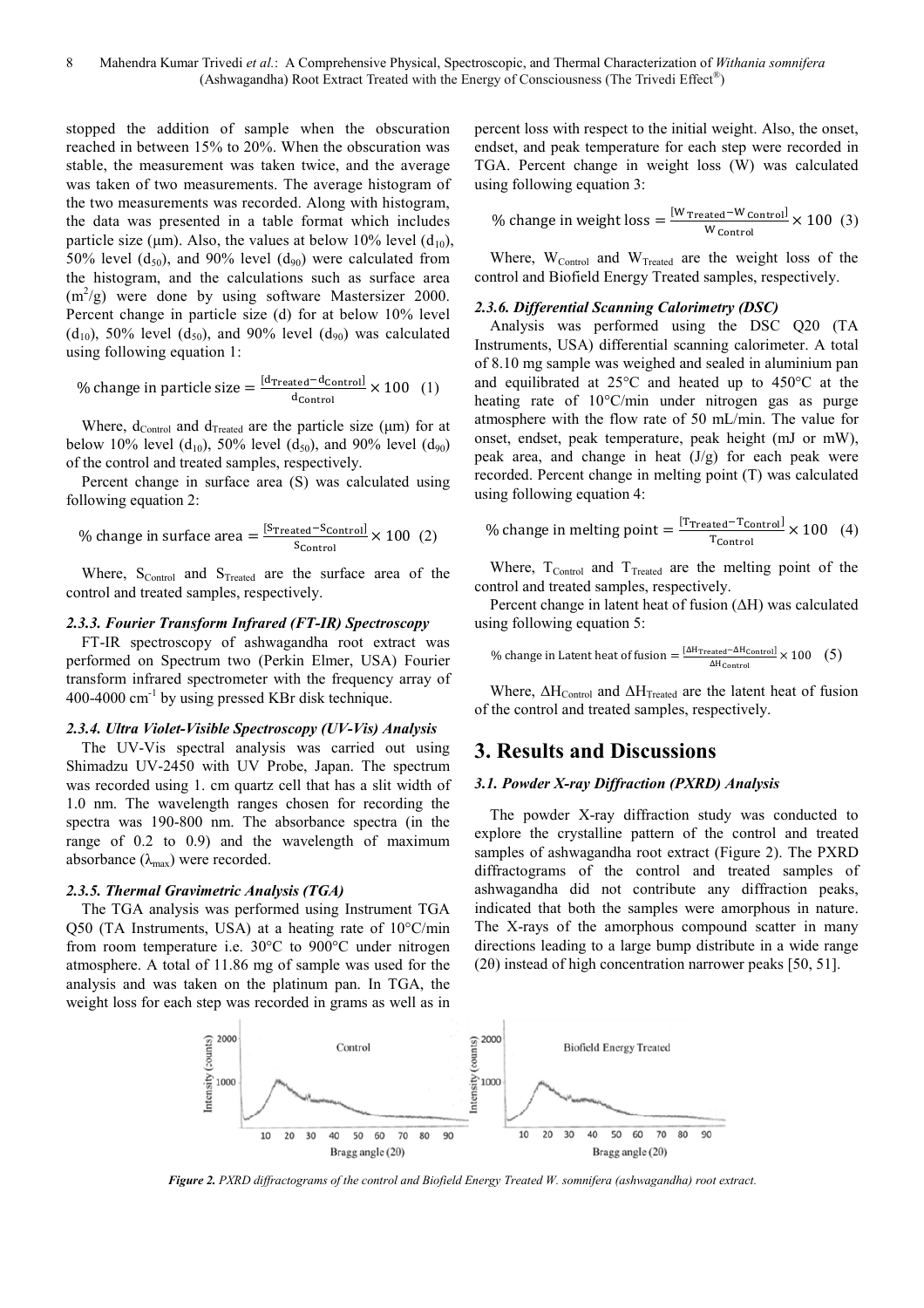### *3.2. Particle Size Distribution (PSD) Analysis*

The particle size  $(d_{10}, d_{50} \text{ and } d_{90})$  of the control and treated samples were investigated, and the results are shown in Table 1. The particle size of the treated sample showed at  $d_{10}$  and  $d_{50}$  was decreased by 4.66% and 6.02%, respectively compared with the control sample. The particle size of the treated sample at  $d_{90}$  was increased slightly by 0.99% compared with the control sample. The surface area of the treated sample  $(0.130 \text{ m}^2/\text{g})$  was increased by 4.84% compared with the control sample  $(0.124 \text{ m}^2/\text{g})$  (Table 1). The reduction in particle size leads to the increase in surface area in the treated sample. The results revealed that there might be an effect of the high energy milling induced by The Trivedi Effect® treatment to ashwagandha root extract. The decrease in the particle size and increase in the surface area has the significant influence on the increase in drug release, dissolution, absorption, drug action and dose uniformity of any substance in various drug delivery system [52].

*Table 1. Particle size data (d<sub>10</sub>*  $d_{50}$  *and*  $d_{90}$ *) and surface area of the control and Biofield Energy Treated W. somnifera (ashwagandha) root extract.* 

| <b>Test Item</b>           | $d_{10}$ (µm) | $d_{50}(\mu m)$ | $d_{90}$ (µm) | Surface area $(m^2/g)$ |
|----------------------------|---------------|-----------------|---------------|------------------------|
| Control                    | 40.480        | 162.141         | 370.665       | 0.124                  |
| Biofield Energy<br>Treated | 38.595        | 152.385         | 374.351       | 0.130                  |
| $%$ change <sup>a</sup>    | $-4.66$       | $-6.02$         | 0.99          | 4.84                   |

<sup>a</sup> denotes the percentage change in the particle size data  $(d_{10}, d_{50},$  and  $d_{90})$  and surface area of Biofield Energy Treated sample with respect to the control sample.

#### *3.3. Fourier Transform Infrared (FT-IR) Spectroscopy*

The FT-IR spectra displayed the prominent peaks correspond to the different functional groups of phytoconstituents present in both the control and treated ashwagandha root extract (Figure 3). The wavenumber of the absorbance (*ν*) of a diatomic can be calculated from the Hooke's law (Eq.6). The following equation gives the frequency of radiation (IR) that a molecule absorb and gives the frequency of vibration of the normal mode being excited by that radiation [53].

$$
v = \frac{1}{2\pi c} \sqrt{\frac{f(m_1 + m_2)}{m_1 m_2}}
$$
 (6)

Where,  $v =$  vibrational frequency (cm<sup>-1</sup>),  $c =$  the velocity of light (cm/s),  $m_1$  and  $m_2$  = the mass of atoms 1 and 2, respectively in  $g$ ,  $f =$  the force constant of the bond (dyne/cm).

From the above equation 6, it has been shown that if other factors remain constant, the vibrational frequency (wavenumber) is directly proportional to the force constant.

The FT-IR spectra (Figure 3) indicated the O-H stretching of the treated sample  $(3367 \text{ cm}^{-1})$  was shifted downward compared with the control sample  $(3392 \text{ cm}^{-1})$  (Table 2, entry 1). The broad peak at  $3600-3200$  cm<sup>-1</sup> may be due to the O-H functional group of the phytoconstituents present in the ashwagandha root extract [10, 53, 54]. Similarly, the C-O stretching of the treated sample  $(1268 \text{ cm}^{-1})$  was shifted downward compared with the control sample  $(1291 \text{ cm}^{-1})$ . The results indicated that the force constant of the O-H functional group of the treated sample was reduced compared with the control sample. The FT-IR exhibited similar aliphatic C-H stretching at  $2927-2856$  cm<sup>-1</sup>, and C=O stretching at 1684 cm<sup>-1</sup> for aldehyde/ketonic functional group in both the control and treated samples (Table 2, entry 2 and 3). The C=C (aromatic bending), C-H (aromatic and alkanes bending) and C-O (alkoxy stretching) vibrations are similar in the treated sample compared with the control sample (Table 2, entry 7).

|                                          | Mode of vibration                                    | Characteristic absorption (s) of ashwagandha root extract $(cm-1)$ |                                     |  |
|------------------------------------------|------------------------------------------------------|--------------------------------------------------------------------|-------------------------------------|--|
| Entry No.                                |                                                      | Control                                                            | Trivedi Effect <sup>®</sup> Treated |  |
|                                          | O-H stretching                                       | 3392                                                               | 3367                                |  |
| C-H alkanes stretching<br>$\overline{2}$ |                                                      | 2927                                                               | 2927                                |  |
|                                          |                                                      | 2856                                                               | 2856                                |  |
| 3                                        | C=O stretching $(\alpha, \beta$ -unsaturated ketone) | 1683                                                               | 1684                                |  |
| 4                                        | $C=C$ aromatic Bending                               | 1515                                                               | 1515                                |  |
| C-H alkanes bending                      |                                                      | 1464                                                               | 1460                                |  |
|                                          |                                                      | 1385                                                               | 1398                                |  |
| 6                                        | C-O stretching carboxylic acid                       | 1291                                                               | 1268                                |  |
| C-O in alkoxy stretching                 |                                                      | 1127                                                               | 1127                                |  |
|                                          |                                                      | 1033                                                               | 1037                                |  |
| 8                                        | C-H aromatic bending                                 | 617                                                                | 618                                 |  |

*Table 2. FT-IR data of the control and Biofield Energy Treated W. somnifera (ashwagandha) root extracts.* 

Altogether, FT-IR results suggested that the force constant of O-H (stretching), and C-O (stretching) functional groups of the phytoconstituents present in the treated ashwagandha root extract were reduced compared with the control sample. Hence, it is assumed that The Trivedi Effect® treatment might be responsible for changing the structural features of the phytoconstituents present in the ashwagandha root powder extract.

#### *3.4. Ultra Violet-Visible Spectroscopy (UV-Vis) Analysis*

The UV-visible spectra of the control and The Trivedi Effect® treated ashwagandha root extract are shown in Figure 4. The wavelength for the maximum absorbance  $(\lambda_{\text{max}})$  of the both the control and treated ashwagandha root extract were at 205.4 and 205.6 nm, respectively. There was a minor shift of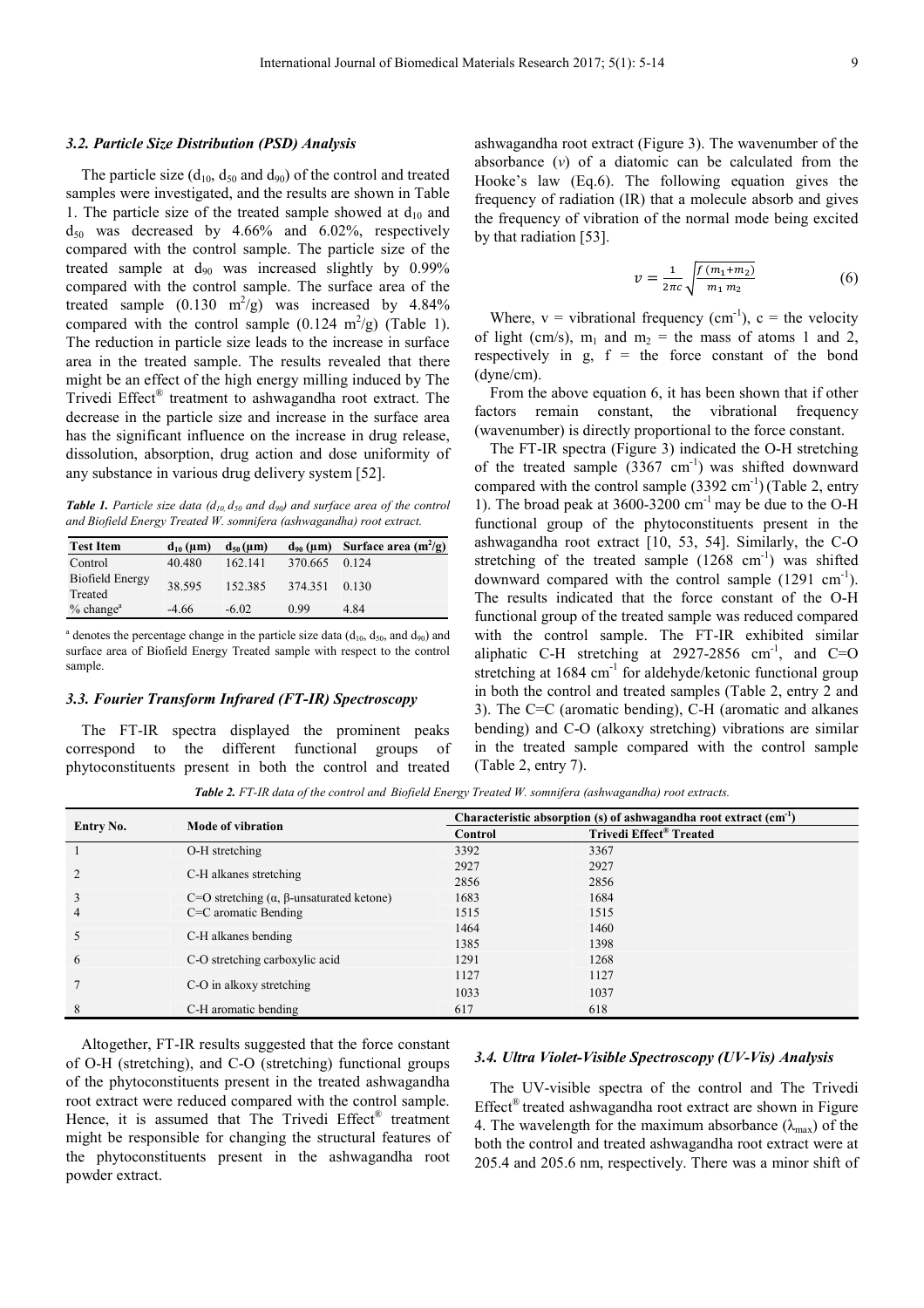absorbance maxima from the control sample (1.8559) to the treated sample (1.8361). It has been reported that the wavelength for the maximum absorbance for the ashwagandha root extract was at 208.50 nm [55]. However, no significant change in the  $\lambda_{\text{max}}$  of the treated sample was observed compared with the control sample. It is reported that the UV absorbance occurred due to excitation of electrons from highest energy occupied molecular orbital (HOMO) to lowest energy unoccupied molecular orbital (LUMO) [56]. It indicated that energy gap between the HOMO and LUMO in the treated sample was similar compared with the control sample.



*Figure 3. FT-IR spectra of the control and Biofield Energy Treated W. somnifera (ashwagandha) root extract.* 



*Figure 4. UV-vis spectra of the control and Biofield Energy Treated W. somnifera (ashwagandha) root extract.* 

*Table 3. Thermal degradation steps of the control and Biofield Energy Treated W. somnifera (ashwagandha) root extract.* 

|                           | Temperature $(^{\circ}C)$ |                | % Weight loss |                    |                         |
|---------------------------|---------------------------|----------------|---------------|--------------------|-------------------------|
| S. No.                    | Control                   | <b>Treated</b> | Control       | <b>Treated</b>     | $%$ Change <sup>a</sup> |
| $1st$ step of degradation | 202.62                    | 201.85         | 10.51         | 10.49              | $-0.19$                 |
| $2nd$ step of degradation | 448.29                    | 454.47         | 57.69         | 58.74              | 1.82                    |
| $3rd$ step of degradation | 895.61                    | 896.12         | 17.02         | 1722<br>. <i>.</i> | 1.18                    |

<sup>a</sup> denotes the percentage change in the weight loss of Biofield Energy Treated sample with respect to the control sample.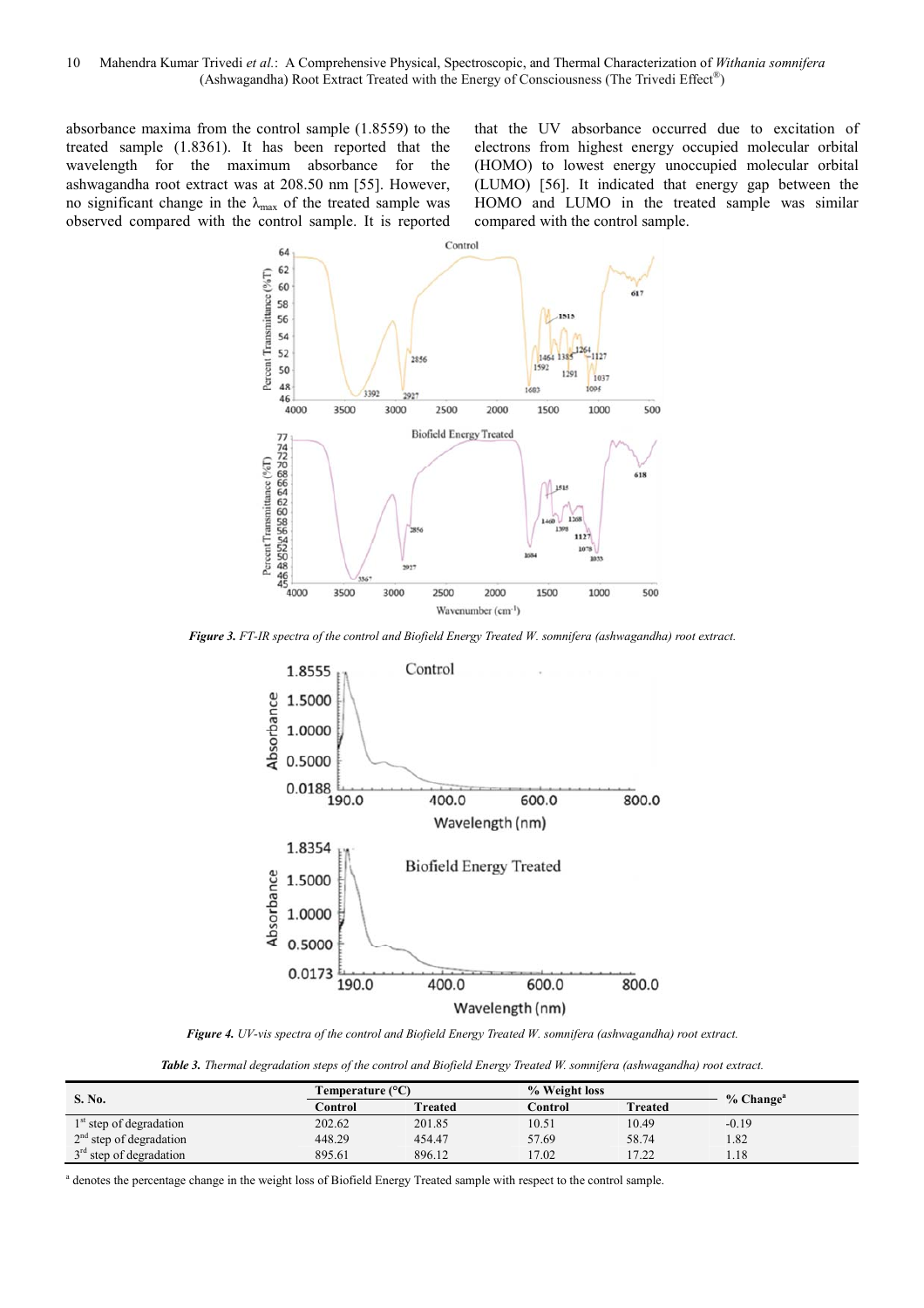#### *3.5. Thermogravimetric Analysis (TGA)*

The TGA thermograms of both the control and treated samples showed the three steps of thermal degradation (Figure 5) and the results are mentioned in Table 3. The control sample lost weight about 10.51%, 57.69%, and 17.02% in the  $1<sup>st</sup>$ ,  $2<sup>nd</sup>$ , and  $3<sup>rd</sup>$  steps of degradation, respectively from its original weight. Similarly, the treated sample lost weight about 10.49%, 58.74%, and 17.22% in the three steps of degradation from its original total weight. The total mass loss in the control and treated sample was 85.22%, and 86.45%, respectively. The total weight loss was increased by 1.44% in the case of the treated sample compared with the control sample. The current study showed there was a decrease in the thermal stability of the treated ashwagandha compared with the control sample.

#### *3.6. Differential Scanning Calorimetry (DSC) Analysis*

Measurement of the melting point and latent heat of fusion was performed using DSC analysis (Figure 6. and Table 4). The DSC thermograms of the control and treated samples revealed the sharp endothermic inflection at 96.71°C and 91.08°C respectively, which was due to the evaporation of the bounded water molecule present in the sample. However, the control and treated ashwagandha indicated the endothermic peak at 203.43°C and 201.67°C, respectively. Several small endothermic peaks also observed in the thermograms of both in the control and treated samples, which may be due to the multiple phytoconstituents present in the ashwagandha root extract in a very small concentration [57, 58]. The analysis revealed that there was a lowering of the melting point by 0.87% of the treated sample than the control sample.

Table 4. The melting point (°C) and latent heat of fusion (J/G) values of the control and Biofield Energy Treated W. somnifera (ashwagandha) root extract.

| <b>Sample</b>                       | <b>Enthalpy of decomposition</b><br>$(\Delta H)$ J/g | Onset melting temperature<br>$\Gamma_{\rm onset}$ ) °C | Peak melting temperature<br>$(\mathbf{T}_{\rm peak})$ °C | <b>Endset melting</b><br>temperature $(T_{\text{endset}})$ °C |
|-------------------------------------|------------------------------------------------------|--------------------------------------------------------|----------------------------------------------------------|---------------------------------------------------------------|
| Control                             | 8.66                                                 | 197.97                                                 | 203.45                                                   | 221.37                                                        |
| Trivedi Effect <sup>®</sup> Treated | 6.77                                                 | 200.23                                                 | 201.67                                                   | 214.13                                                        |
| $%$ Change <sup>a</sup>             | $-21.82$                                             | 1.14                                                   | $-0.87$                                                  | $-3.27$                                                       |

T<sub>onset</sub>: Onset melting temperature, T<sub>peak</sub>: Peak melting temperature, T<sub>endset</sub>: Endset melting temperature, ∆H: Latent heat of fusion, <sup>a</sup> denotes the percentage change of Biofield Energy Treated sample with respect to the control sample.



*Figure 5. The TGA thermograms of the control and Biofield Energy Treated W. somnifera (ashwagandha) root extract.* 



*Figure 6. DSC thermograms of the control and Biofield Energy Treated W. somnifera (ashwagandha) root extract.*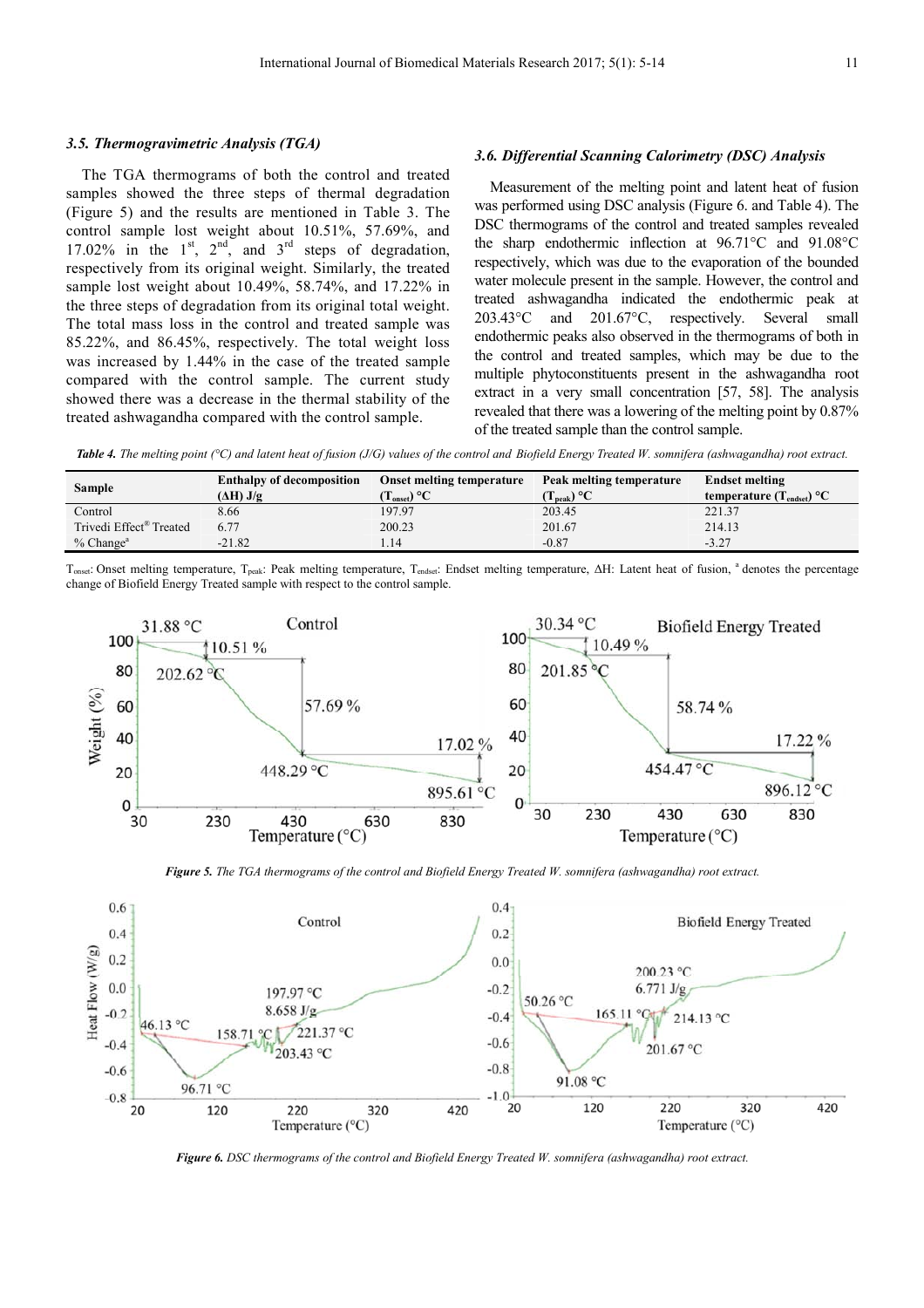The latent heat of fusion (∆H) of the treated (6.77 J/g) sample was significantly decreased by 21.82% compared with the control (8.67 J/g) sample. The results indicated that the treated ashwagandha needed the less latent heat of fusion compared with the control sample for the process of melting.

It is anticipated from the thermal analysis that The Trivedi Effect® - Energy of Consciousness Healing Treatment might alter the stored potential energy of the ashwagandha root extract which may lead to the reduction in the melting point and latent heat of fusion (∆H), which may influence the volatility of the ashwagandha root extract. Since the sample has to be in the vapour phase to be transported, Gas Chromatography is advantageous to thermally volatile compounds [59, 60]. Hence, the treated sample would be more advantageous in the chromatography point of view for the better metabolite profiling of ashwagandha root extract by the Gas Chromatography-Mass spectroscopy (GC-MS).

# **4. Conclusions**

The current research work revealed that The Trivedi Effect<sup>®</sup> - Energy of Consciousness Healing Treatment (Biofield Energy Healing) Treatment has the outstanding capability for the reduction of the particle size, along with enhanced surface area and altered the thermal properties of *W. somnifera (*ashwagandha) root extract. The PXRD analysis exhibited that both the control and treated samples were amorphous in nature. The particle size at  $d_{10}$  and  $d_{50}$ values of the treated sample were decreased by 4.66% and 6.02% and at  $d_{90}$  slightly increased by 0.99% compared with the control sample The average surface area of the treated  $(0.130 \text{ m}^2/\text{g})$  sample was increased by 4.84% compared with the control  $(0.124 \text{ m}^2/\text{g})$  sample. The FT-IR results suggested that the force constant of O-H (stretching), and C-O (stretching) functional groups of the phytoconstituents present in the treated ashwagandha root extract were reduced compared with the control sample. The UV-vis analysis revealed that the wavelength for the maximum absorbance of the control and treated samples were at 205.4 and 205.6 nm, respectively. The TGA thermograms exhibited three steps of the degradation process, and the total weight loss of the treated (86.45%) sample was increased by 1.44% compared with the control (85.22%) sample. The DSC analysis revealed that the melting point of the treated (201.67) sample was reduced by 0.87% compared with the control (203.43°C) sample. The latent heat of fusion of the treated  $(6.77 \text{ J/g})$  sample was significantly decreased by 21.82% compared with the control (8.67 J/g) sample. Hence, the treated ashwagandha root extract could be more soluble, absorbable from the gut and more bioavailable compared with the untreated compound and be more suitable for any type of oral pharmaceutical and nutraceutical formulation which might be providing better therapeutic response against various diseases such as diabetes mellitus, allergies and septic shock; stress-related disorders like sleep disorder, insomnia,

anxiety, depression, Attention Deficit Disorder (ADD), Attention Deficit Hyperactive Disorder (ADHD), mental restlessness (mind chattering), brain frog, low libido, impotency, lack of motivation, mood swings, fear of the future, confusion, migraines, headaches, forgetfulness, overwhelm, loneliness, worthlessness, indecisiveness, frustration, irritability, chronic fatigue, obsessive/compulsive behavior and panic attacks; inflammatory diseases and immunological disorders like Lupus, Systemic Lupus Erythematosus, Hashimoto Thyroiditis, Type 1. Diabetes, Asthma, Chronic peptic ulcers, Tuberculosis, Hepatitis, Chronic active hepatitis, Celiac Disease (gluten-sensitive enteropathy), Addison Disease, Crohn's disease, Graves' Disease, Pernicious and Aplastic Anemia, Sjogren Syndrome, Irritable Bowel Syndrome (IBS), Multiple Sclerosis, Rheumatoid arthritis, Chronic periodontitis, Ulcerative colitis, Chronic sinusitis, Myasthenia Gravis, Atherosclerosis, Vasculitis, Dermatitis, Diverticulitis, Rheumatoid Arthritis, Reactive Arthritis, Alopecia Areata, Psoriasis, Scleroderma, Fibromyalgia, Chronic Fatigue Syndrome and Vitiligo; aging-related diseases like cardiovascular disease, arthritis, cancer, Alzheimer's disease, dementia, cataracts, osteoporosis, diabetes, hypertension, glaucoma, hearing loss, Parkinson's Disease, Huntington's Disease, Prion Disease, Motor Neurone Disease, Spinocerebellar Ataxia, Spinal muscular atrophy, Amyotrophic lateral sclerosis, Friedreich's Ataxia, Lewy Body Disease, chronic infections and many more.

# **Abbreviations**

DSC: Differential scanning calorimetry, FT-IR: Fourier transform infrared, ∆H: Latent heat of fusion, HOMO: Highest energy occupied molecular orbital, LUMO: Lowest energy unoccupied molecular orbital, PSD: Particle size distribution,  $T_{onset}$ : Onset melting temperature,  $T_{neak}$ : Peak melting temperature, T<sub>endset</sub>: Endset melting temperature, TGA: Thermogravimetric analysis, UV-vis: Ultra-violet Visible spectroscopy, PXRD: Powder X-ray diffraction

# **Acknowledgements**

The authors are grateful to GVK Biosciences Pvt. Ltd., Hyderabad, India, Trivedi Science, Trivedi Global, Inc., and Trivedi Master Wellness for their support throughout the work.

# **References**

- [1] Kesarwani K, Gupta R (2013) Bioavailability enhancers of herbal origin: An overview. Asian Pac J Trop Biomed 3: 253- 266.
- [2] Singh N, Bhalla M, Jager P, Gilca M (2011) An overview on ashwagandha: A rasayana (rejuvenator) of ayurveda. Afr J Tradit Complement Altern Med 8: 208-213.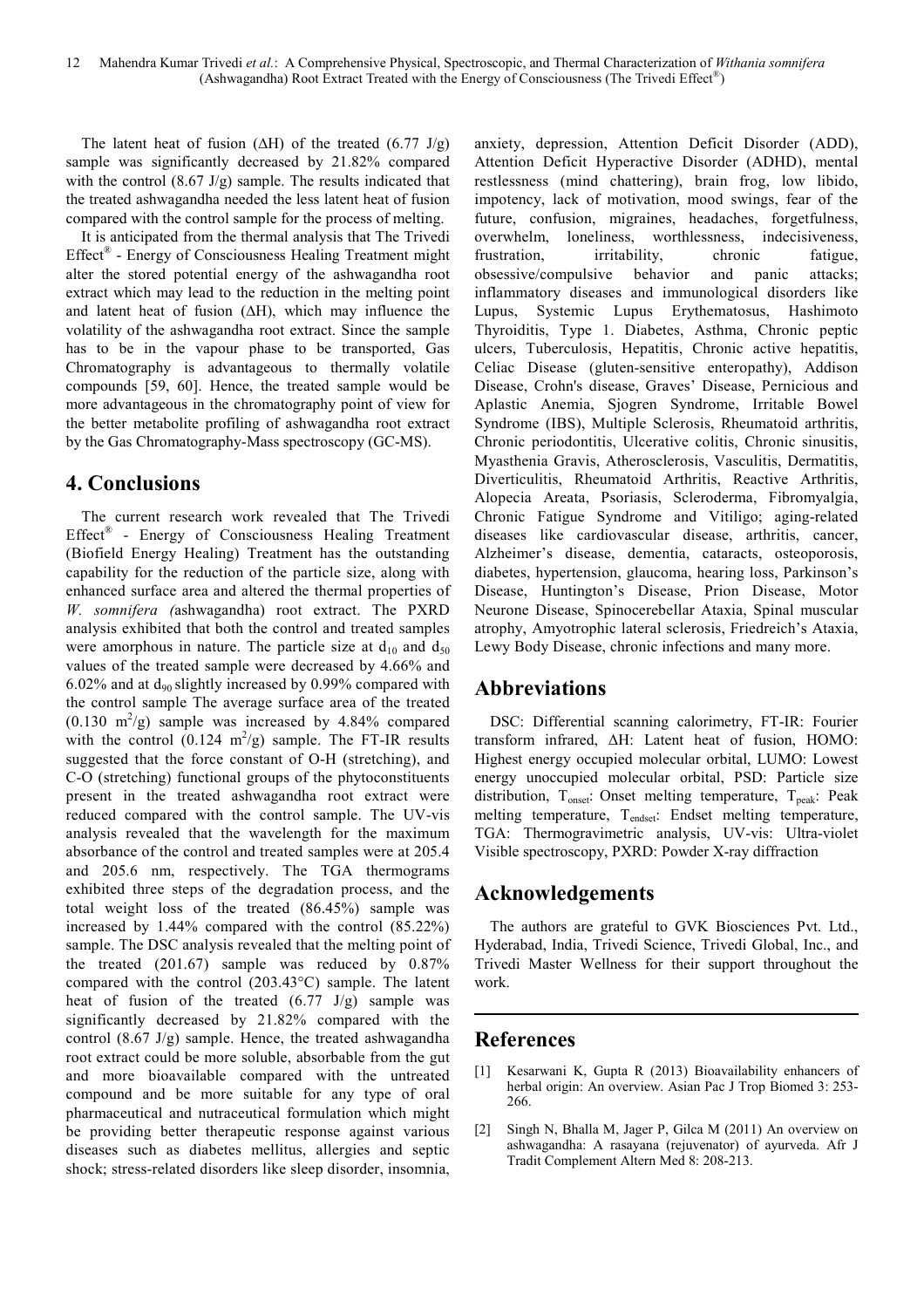- [3] Alam N, Hossain M, Mottalib MA, Sulaiman SA, Gan SH, Khalil MI (2012) Methanolic extracts of *Withania somnifera* leaves, fruits and roots possess antioxidant properties and antibacterial activities. BMC Complement Altern Med 12: 175.
- [4] Parihar P, Shetty R, Ghafourifar P, Parihar MS (2016) Increase in oxidative stress and mitochondrial impairment in hypothalamus of streptozotocin treated diabetic rat: Antioxidative effect of *Withania somnifera*. Cell Mol Biol (Noisy-le-grand) 62: 73-83.
- [5] Choudhary B, Shetty A, Langade DG (2015) Efficacy of Ashwagandha (*Withania somnifera* [L.] Dunal) in improving cardiorespiratory endurance in healthy athletic adults. Ayu. 36: 63-68.
- [6] Halder B, Singh S, Thakur SS (2015) *Withania somnifera* root extract has potent cytotoxic effect against human malignant melanoma cells. PLoS One 10: e0137498.
- [7] Verma SK, Kumar A (2011) Therapeutic uses of *Withania somnifera* (ashwagandha) with a note on withanolides and its pharmacological actions. Asian J Pharm Clin Res 4: 1-4.
- [8] Shah N, Singh R, Sarangi U, Saxena N, Chaudhary A, Kaur G, Kaul SC, Wadhwa R (2015) Combinations of Ashwagandha leaf extracts protect brain-derived cells against oxidative stress and induce differentiation. PLoS One 10: e0120554.
- [9] Al-Awthan YS, Hezabr SM, Al-Zubairi AM, Al-Hemiri FA (2014) Effects of aqueous extract of *Withania somnifera* on some liver biochemical and histopathological parameters in male guinea pigs. Pak J Biol Sci 17: 504-510.
- [10] Nema R, Jain P, Khare S, Pradhan A, Gupta A, Singh D (2012) Study of *Withania somnifera* with the spatial reference of phytochemical, FTIR and flavonoids quantification. Int J Pharm Life Sci 3. 1530-1532.
- [11] Kumar V, Dey A, Hadimani MB, Marcović T, Emerald M (2015) Chemistry and pharmacology of *Withania somnifera*: An update. Tang (Humanitas Medicine) 5: e1.
- [12] Misra L, Mishra P, Pandey A, Sangwan RS, Sangwan NS, Tuli R (2008) Withanolides from *Withania somnifera* roots. Phytochemistry 69: 1000-1004.
- [13] Lala P, Misra L, Sangwana RS, Tuli R (2006) New withanolides from fresh berries of *Withania somnifera* Z. Naturforsch 61b: 1143-1147.
- [14] Zhao J, Nakamura N, Hattori M, Kuboyama T, Tohda C, Komatsu K (2002) Withanolide derivatives from the roots of *Withania somnifera* and their neurite outgrowth activities. Chem Pharm Bull 50. 760-765.
- [15] Budhiraja RD, Krishan P, Sudhir S (2000) Biological activity of withanolides. J Sci Ind Res 59: 904-911.
- [16] Baitharu I, Jain V, Deep SN, Shroff S, Sahu JK, Naik PK, Ilavazhagan G (2014) Withanolide A prevents neurodegeneration by modulating hippocampal glutathione biosynthesis during hypoxia. PLoS One 9. e105311.
- [17] Sangwan NS, Sabir F, Mishra S, Bansal S, Sangwan RS (2014) Withanolides from *Withania somnifera* Dunal: Development of cellular technology and their production. Recent Pat Biotechnol 8: 25-35.
- [18] Ku SK, Bae JS (2014) Antiplatelet, anticoagulant, and profibrinolytic activities of withaferin A. Vascul Pharmacol 60: 120-126.
- [19] Gao S, Li H, Zhou XQ, You JB, Tu DN, Xia G, Jiang JX, Xin C (2015) Withaferin A attenuates lipopolysaccharide-induced acute lung injury in neonatal rats. Cell Mol Biol (Noisy-legrand) 61: 102-106.
- [20] Stenger VJ (1999) Bioenergetic fields. Sci Rev Alternative Med 3.
- [21] Rogers, M (1989) "Nursing: A Science of Unitary Human Beings." In J. P. Riehl-Sisca (ed.) Conceptual Models for Nursing Practice.<sup>3rd</sup> Edn. Norwark: Appleton & Lange.
- [22] Rubik B (2002) The biofield hypothesis: Its biophysical basis and role in medicine. J Altern Complement Med 8: 703-717.
- [23] Nelson LA, Schwartz GE (2005) Human biofield and intention detection: Individual differences. J Altern Complement Med 11: 93-101.
- [24] Nemeth L (2008) Energy and biofield therapies in practice. Beginnings. Summer 28. 4-5.
- [25] Koithan M (2009) Introducing complementary and alternative therapies. J Nurse Pract 5: 18-20.
- [26] Trivedi MK, Patil S, Shettigar H, Mondal SC, Jana S (2015) The potential impact of biofield treatment on human brain tumor cells: A time-lapse video microscopy. J Integr Oncol 4. 141.
- [27] Trivedi MK, Branton A, Trivedi D, Shettigar H, Nayak G, Gangwar M, Jana S (2015) Antibiogram typing of biofield treated multidrug resistant strains of *Staphylococcus species*. American Journal of Life Sciences 3: 369-374.
- [28] Trivedi MK, Branton A, Trivedi D, Shettigar H, Nayak G, Mondal SC, Jana S (2015) Antibiogram, biochemical reactions and genotyping characterization of biofield treated *Staphylococcus aureus*. American Journal of BioScience 3. 212-220.
- [29] Trivedi MK, Branton A, Trivedi D, Nayak G, Gangwar M, Jana S (2015) Assessment of antibiogram of biofield energy treated *Serratia marcescens*. European Journal of Preventive Medicine 3. 201-208.
- [30] Trivedi MK, Patil S, Shettigar H, Bairwa K, Jana S (2015) Effect of biofield treatment on phenotypic and genotypic characteristic of *Provindencia rettgeri*. Mol Biol 4. 129.
- [31] Trivedi MK, Branton A, Trivedi D, Nayak G, Gangwar M, Jana S (2015) Bacterial identification using 16S rDNA gene sequencing and antibiogram analysis on biofield treated *Pseudomonas fluorescens*. Clin Med Biochemistry Open Access 1: 101.
- [32] Trivedi MK, Branton A, Trivedi D, Nayak G, Gangwar M, Jana S (2015) Antibiogram, biochemical reactions, and genotypic pattern of biofield treated *Pseudomonas aeruginosa*. J Trop Dis 4: 181
- [33] Trivedi MK, Branton A, Trivedi D, Nayak G, Mondal SC, Jana S (2015) Biochemical differentiation and molecular characterization of biofield treated *Vibrio parahaemolyticus*. American Journal of Clinical and Experimental Medicine 3. 260-267.
- [34] Trivedi MK, Tallapragada RM (2008) A transcendental to changing metal powder characteristics. Metal Powder Report 63: 22-38, 31.